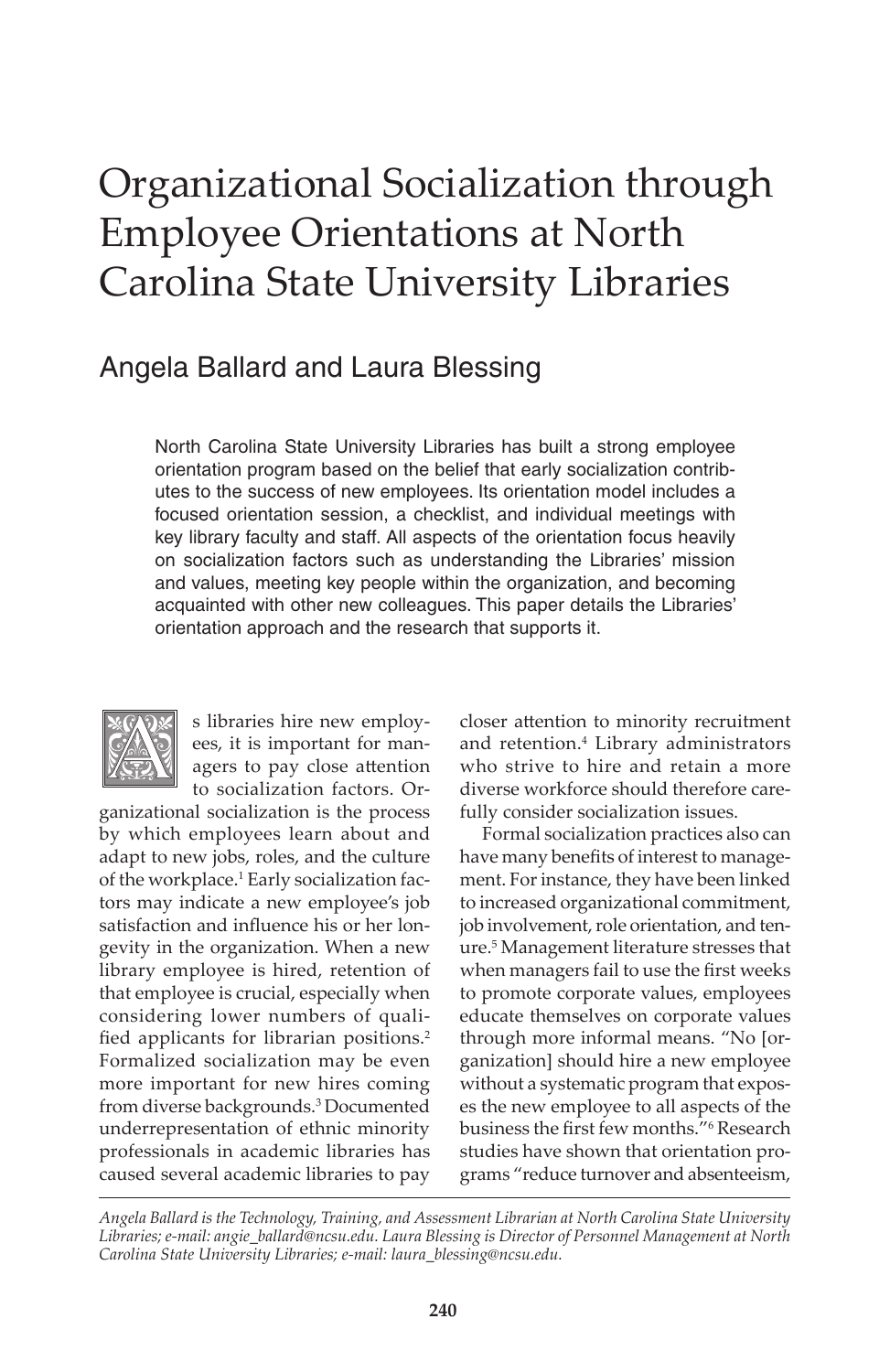prevent performance problems, instill positive attitudes about the organization, employee."7 Few library managers would and pave the way for better communication between the supervisor and the new scoff at such positive outcomes.

#### **Socialization and Job Satisfaction**

 Several motivation models have been used to study job satisfaction. For in- stance, Maslow's hierarchy of needs theory postulated that, first, physiological before belongingness and love needs emerge. When belongingness and love needs were satisfied, the individual's higher-level needs, first esteem and later self-actualization, would emerge.<sup>8</sup> Maslow believed that few people achieve the self-actualization level of the hier- archy. If we relate Maslow's hierarchy of needs to organizational socialization love needs closely relate to what orga- nizational sociologists call socialization factors. Socialization needs, therefore, and, then, safety needs must be fulfilled theories, we see that belongingness and must be fulfilled before needs for esteem and self-actualization emerge.

 satisfaction. Herzberg viewed interper- sonal relations as a more basic, or what he called a "hygiene," category. In his theory, hygiene issues such as interpersonal rela- job. In reviewing job satisfaction of library workers, Gail K. Dickinson compared Maslow's and Herzberg's motivation edness, Growth Theory to underscore interpersonal relations, and supervision" Another theorist, Herzberg, looked at motivators and their relationship to job tions must be met at a basic level before the employee can feel satisfied with the models with Alderfer's Existance, Relatthe importance these factors have on job satisfaction.<sup>9</sup> She grouped Alderfer's "relatedness" with Herzberg's "recognition, needs and Maslow's "esteem, love, and safety" needs.

 the relationship between administrator and worker have more of an effect on job satisfaction than salary.<sup>10</sup> Although Dickinson stated that factors such as

 satisfaction, orientation programs that emphasize socialization factors may be ization process enables new employees to have more autonomy and establish the presence or absence of an employee orientation may not directly result in job indirectly linked to job satisfaction. Employers may find that an effective socialpositive relationships.

# **Organizational Socialization through Employee Orientations**

 job, an understanding of the organiza- tion's culture is formed. This period can be When employees are new, adjustment need more attention and reassurance. Regardless of whether or not a formal an orientation process gives management in the new work environment. Richard E. Rubin referred to the "psychological condition of excitement and high commit-During the employee's first weeks on the an impressionable one for the employee. issues may be more intense, so they may socialization program exists, employees eventually become socialized. Creating a systematic socialization program such as more influence over how the employee adapts to a new job and relates to others ment" that is present at the beginning of employment as "a perfect time to orient and train employees."11

 Tounderstand an organization's culture, a person new to the organization must be able to recognize the organization's values and beliefs, observe employee relations, and appreciate the organization's history, customs, and rituals. Other clues to an organization's culture can be found by observing the language, its physical envi- ronment, and the way time is valued and used.<sup>12</sup> Although some of these elements of culture are articulated specifically in presentations or activities during a formal orientation session, others are modeled by the staff involved in all aspects of the orientation program. In designing an orientation program, developers should look for opportunities to ensure that the the organization's values and culture. orientation experience accurately reflects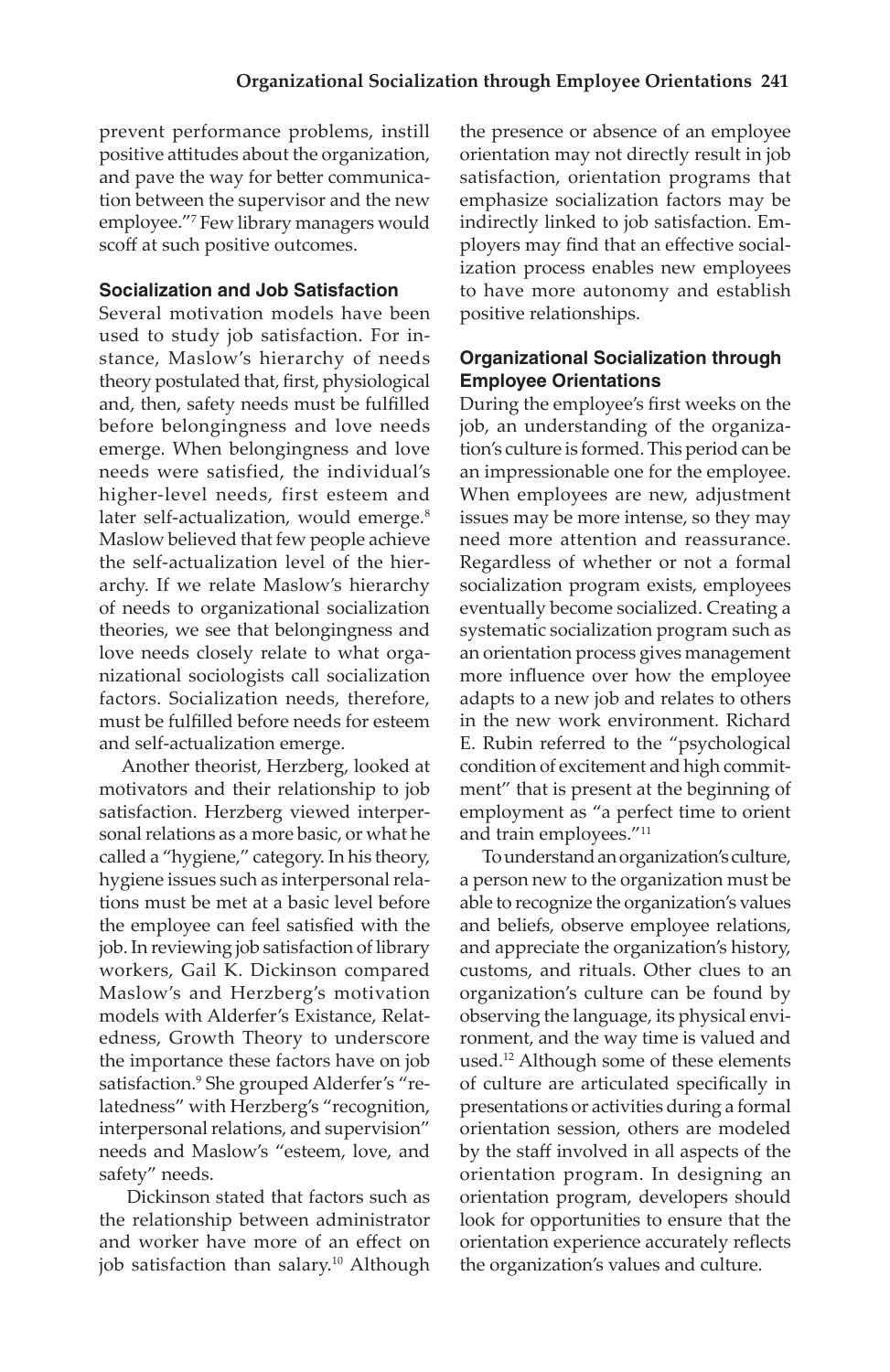#### **A Model for Library Orientation**

 a simple orientation checklist and later were developed into a comprehensive tion efforts can impact employee satisfac- cess. The result is a multifaceted approach to employee orientation that includes a scheduled orientation session as well as tools and support for managers and Orientation efforts at NCSU began with program based on research that suggests that structured orientation and socialization and, ultimately, organizational sucsupervisors in welcoming and orienting new employees to the work environment and organizational culture.

#### **Background/History**

 The evolution of the program occurred in the socialization aspects of the orienta- mented the first standard orientation checklists in the mid-1990s. The checklists served to remind supervisors of key policy, safety, and procedural information effort helped to document compliance regarding communication of specific poli- cies and created more consistency in what information was given to new employees stages, each placing greater emphasis on tion process. The NCSU Libraries impleto communicate to new employees. This with government and university policies across library departments.

 In the late 1990s, the Libraries formed a Staff Learning and Development Commit- opment program that would facilitate organizational learning and flexibility. The committee quickly identified em- and revised the existing orientation checklists to broaden their scope. The revised checklists included reminders arrival and welcoming the employee durtee (SLDC) to explore staff development needs and to plan a training and develployee orientation as a key component of a successful staff development program to supervisors about important steps to take in preparing for the new employee's ing the first weeks. Items covered in the first two weeks emphasized orientation to the work environment and socialization. Informational items were grouped

into categories with guidelines on which information to cover during each of the first four weeks of employment.

 In 1998, the Libraries appointed a full- the Libraries' commitment to diversity initiatives through a required diversity a "diversity orientation" session served as time librarian for staff development and diversity initiatives who also served on both the SLDC and the Library Diversity Committee. One of the first assignments for the new position was to communicate information session for new and existing employees. Discussion and planning for the catalyst for development of a broader employee orientation program. The staff development librarian and the SLDC developed mandatory orientation sessions for all new employees and implemented them in 1998.

 These orientation sessions, offered once a month for a full day, consisted of a series of tours, presentations by represen- tatives of departments, a short diversity program, and informational sessions on the sessions, and the staff development li- brarian coordinated scheduling and com- munications and facilitated the diversity session and other sessions, as needed. This delivery model created a more dynamic atmosphere than a single facilitator would have been able to achieve. The objectives for the program were to orient new em- ployees to the physical spaces and service areas, to have them meet employees in various departments, to make an early statement about the importance of diver- sity concerns, and to ensure that they had been exposed to library work policies. work policies. SLDC members facilitated

 Employee response to the scheduled orientations was positive overall, and on specific feedback from participants. Each iteration of the program reflected the continuing shift in purpose from a largely informational program to one the program continued to evolve based that introduced and emphasized organizational philosophy and culture. In 2000, the committee introduced a new, highly interactive approach to orienting staff to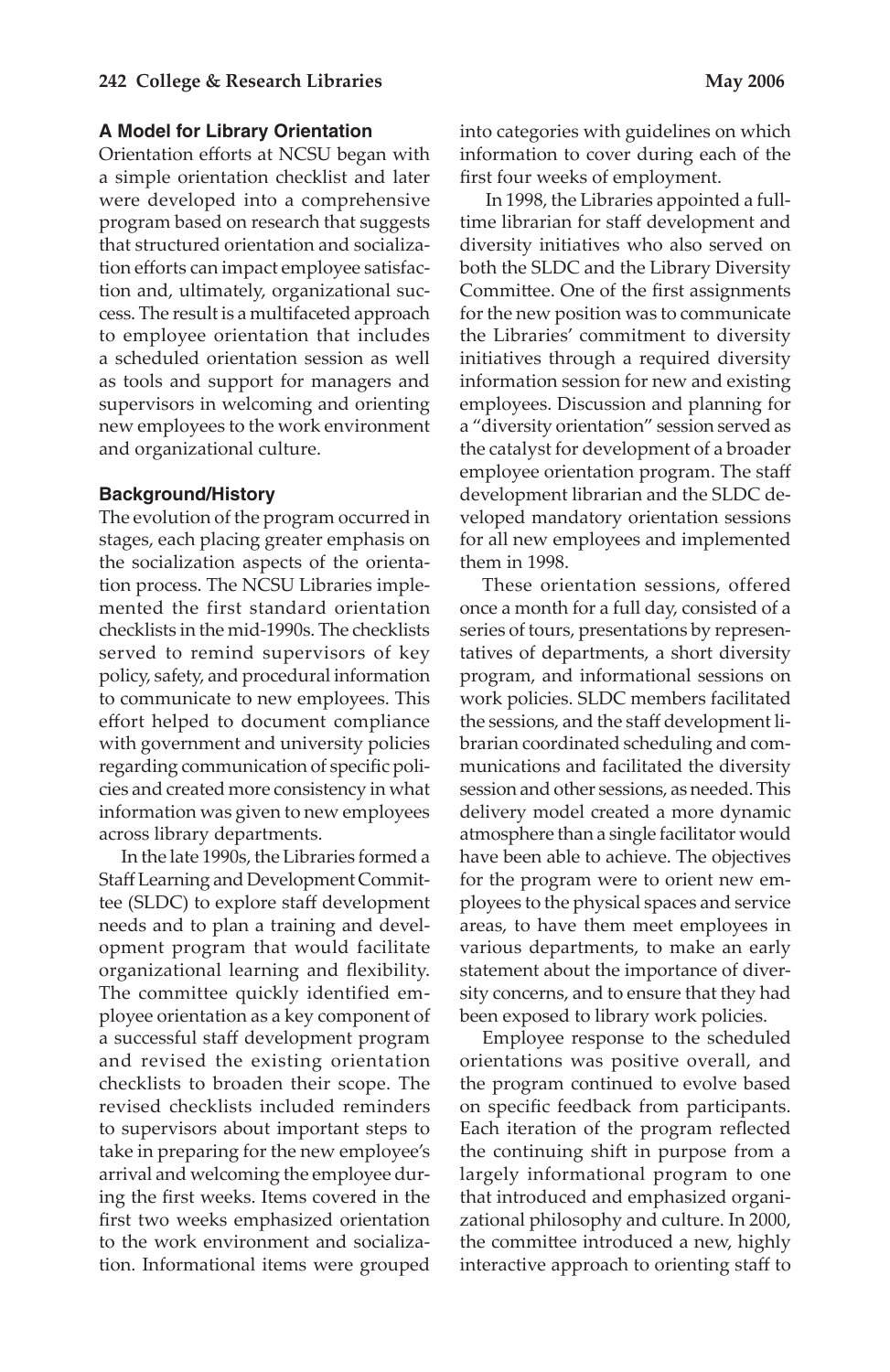the Libraries' mission, vision, and val- change in the tone and purpose of orienta- tion checklists, training for supervisors on welcoming new employees, improvement reliable, and current online source of ues. This marked the most fundamental tion. Personnel staff and SLDC members fully embraced the idea that the *primary*  purpose of the formal orientation session is one of socialization. Most other aspects of the orientation process could be facilitated using other means such as orientaof systems for ensuring that employees have the tools they need to be productive on the first day of work, and a relevant, information for new employees.

#### **The Orientation Program**

 ensure that supervisors meet expecta- tion, and (3) one-on-one meetings with The current orientation program consists of three components: (1) library orientation sessions that focus on library culture and values, (2) orientation checklists that tions for welcoming new employees and covering policy and procedural informaappropriate individuals.

#### **Orientation Sessions**

 Scheduled library orientations are offered employees have joined the staff. The orientations are made up of a series of in each month that more than three new interactive sessions and tours for a total of four-and-a-half programmed hours. (See appendix A.)

 In a welcoming session, a facilitator covers the day's agenda and program statements. This second session is the most central to the program's socialization that compete in activities designed to help organization using a version of the actual objectives and leads an exercise for introductions. The second session introduces the Libraries' mission, vision, and values objective and also is the most interactive. Participants are divided into two groups them "discover" the mission and vision statements together. In the first activity, the teams are given five to seven minutes to construct a mission statement for the

 facilitator then reads the mission state- ment, asking the teams to supply the the mission statement is discussed as each Libraries that represent the organization's statement with key words missing and a collection of possible words to use. The words. The significance of each phrase in is "revealed," and examples are given of current projects or initiatives across the commitment to its mission.

 discuss and answer a series of factual questions about the Libraries with nu- merical answers. The winners in each round guess letters in a hangman-type vision statement. The answers to the background and context for questions ments and are asked to discuss how these The second activity is designed to introduce the vision statement. The teams game that gradually uncovers the short questions are statistics that illustrate the size and scope of the Libraries' services and collections. The facilitator provides throughout the activity. Finally, the employees are given copies of the Libraries' official mission, vision, and values statestatements are relevant to their roles in the organization.

 A critical component of the monthly Valued, Respected," which emphasizes the Libraries' broad definition of diver- sity, reinforces the organizational value of inclusiveness, and describes campus and library diversity initiatives. The program is a session titled "Welcomed, purpose of this session is to make a clear statement about the role of diversity in the organization's success.

 A short session titled "Life Cycle of ments. Whereas the program generally work done in their own departments. This Library Resources" illustrates work flow and relationships between departhighlights the innovations and initiatives that characterize the organization's progressive culture, this session provides an opportunity for facilitators to emphasize the importance of the basic functions of libraries. Participants are encouraged to share what they know about the kinds of session is important in providing context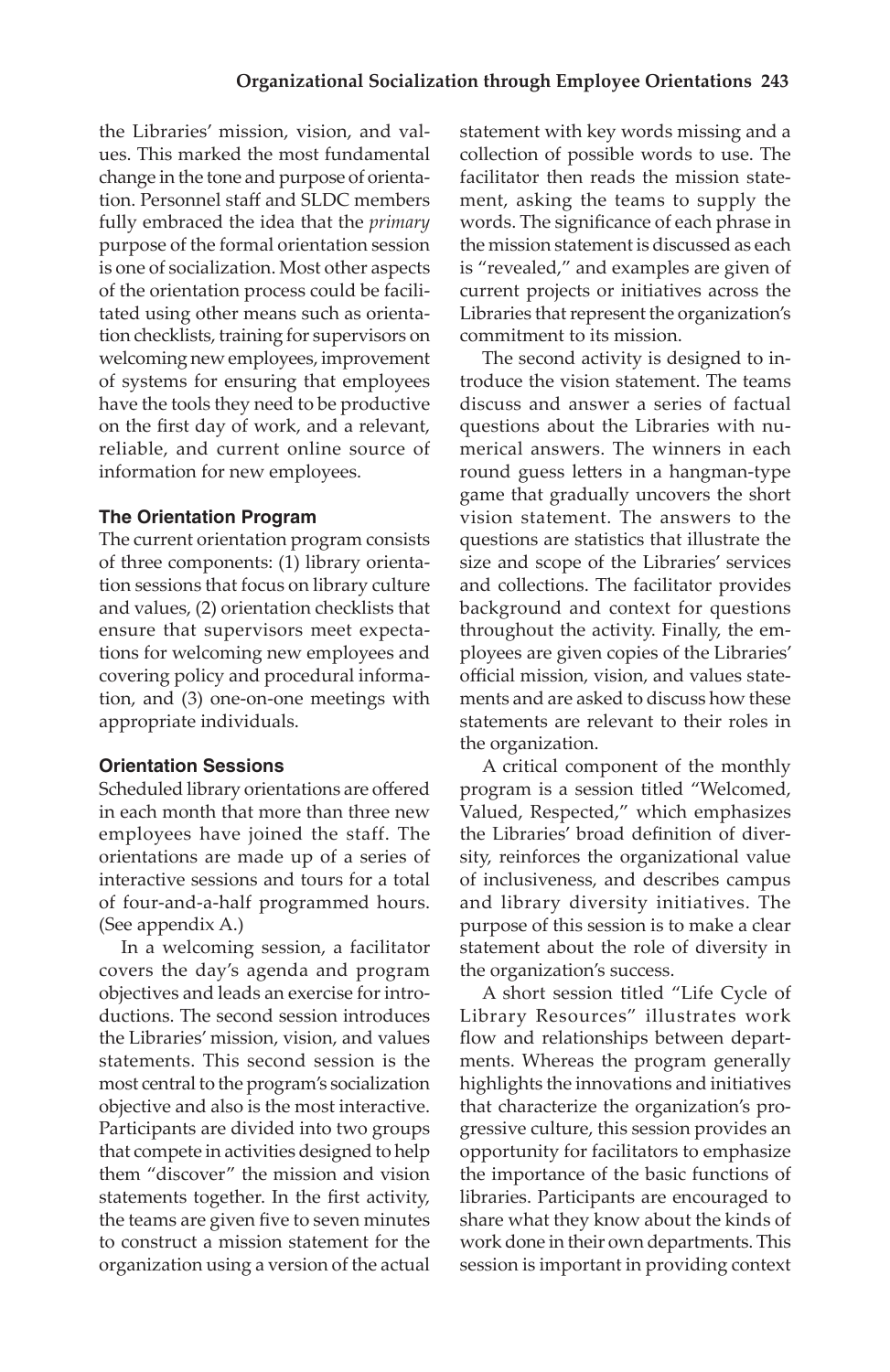particularly valued by employees who for the walking tours that follow it and is have little or no experience in academic libraries.

 The final substantive session is an overview of the Libraries'staff computing environment. This overview is designed to emphasize the Libraries' investment in technology and digital library initiatives and to convey the organization's com- mitment to supporting staff in adopting and using technology. The facilitator reviews the range of available networked resources and the help desk and training services provided by the systems depart- ment. To reinforce the intranet as a starting point for staff information, intranet pages are used as the backdrop for all talking points and employees are encouraged to explore the site at lab computers during the session.

 Tours of the main library building are a key component of the orientation sessions. Scripted tours, led by SLDC members, are the physical space. Employees are led through offices, departments, and service A few locations or service points are high- lighted with extended stops and short presentations by staff working in those entation program was that the tours were for participants to know what information was most important to retain. Rethinking ing experience enhances the socialization designed to go beyond orienting staff to areas as the guide describes projects and initiatives that are under way in various areas that support the Libraries' mission. areas. In past versions of the orientation program, representatives from every department or unit spoke to the orientation group for three to five minutes each. The most consistent feedback about the oritoo long and tedious; making it difficult the tours was a significant effort that has proved to be very worthwhile. Although new employees still receive a tour of the physical space, creating a more stimulataspect of orientation.

 representative meets briefly with each Finally, a Libraries' Safety Committee orientation group to present mandatory

 its obligation to share this critical informa- orientation program promotes a feeling of ated during this session sometimes reveal issues of concern to staff that might not be safety information. Including the safety session ensures that the Libraries meets tion and reinforces the program's underlying theme that staff well-being is a top priority in the organization. Because the openness, an added benefit to including the safety session is that questions generreadily raised in other forums.

 Beyond the structure and content of professionalism and respect as well. short sessions, having another member the sessions, other factors help create a purposeful and positive socialization experience. The overall tone of the sessions is light and fun, but facilitators display Although a single person best facilitates of the coordinating group present adds richness to the session dynamics. Feedback from participants indicates that this practice also may send a subtle message that the organization cares enough about the orientation experience to invest significant staff time in it.

 The decision was made early in the de- velopment of the program to orient librar- the primary purpose of the orientation tional culture, the experience is relevant to staff at all levels. In some cases, employees ing orientation that continues beyond the together, the program establishes an early example of the spirit of inclusiveness and collaboration that it aims to foster ians and support staff together. Because program is socialization to the organizareport that a cohort bond is initiated durorientation period. By orienting all staff throughout the organization.

#### **Orientation Checklist**

 and is covered by supervisors guided by the orientation checklist. Early ver- sions of the checklist were simply lists Later versions were developed to be Information specific to a particular position level, department, or job function is, of course, vital to the orientation process of employment policies and procedures.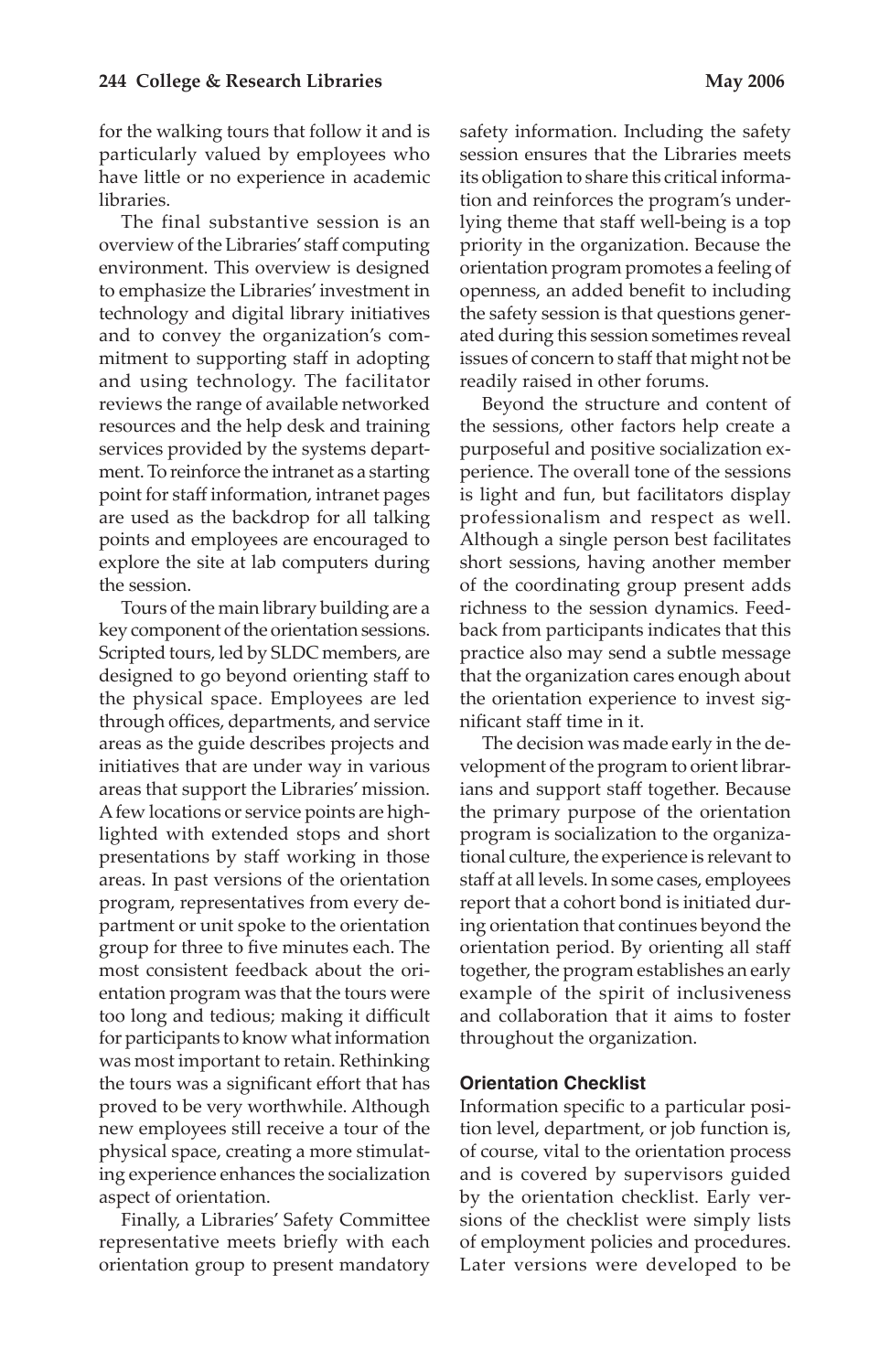more compatible with the socialization meaningful tool, providing support for flects the work of motivational theorists in of physical and emotional security are addressed first. Information or experi- ences that enhance feelings of relatedness and opportunities for productivity and goals of the overall orientation program. The orientation checklist is now a more supervisors in managing the orientation process. The structure of the checklist rethat items focused on employee feelings growth then are incorporated gradually over a four-week orientation period. (See appendix B.)

 available online so that supporting policy manuals, Web sites, and other docu- ments can be linked to checklist items. of assembling orientation packets and intranet as a rich and current information resource. When supervisors take this part The checklist represents the organization's expectations for consistency in the experience of new employees across departments and supervisors. Even before a new employee arrives, the checklist is used to prepare for orientation. The list is This relieves the burden on supervisors encourages the employee reliance on the of the orientation process seriously, they model employee awareness, confidence, and well-being as organizational values.

#### **Individual Meetings**

 sessions and the checklist, the orientation program involves individual meetings with key library faculty and staff. All employees meet with the appropriate of employment. Librarians are scheduled for meetings with key individuals to learn about the organization's expecta- communications, fiscal responsibility, and accountability. An early meeting with on the employee's role in the division and an opportunity to establish a rapport with In addition to the scheduled orientation personnel representative on the first day tions with regard to internal and external the associate director for the employee's division offers a big-picture perspective the administrator that might not occur as

 easily in the course of other types of meet- ings. Department head level managers also meet with each of the other department heads during the first six weeks or so of employment.

#### **Evaluation and Assessment**

 socialization through orientation requires problems with a formal evaluation of a program of this type. It is difficult to measure the impact of an orientation tion and the profession. In addition, when is mandatory, it is impossible—and certainly not in the best interest of the Maintaining a commitment to the goal of ongoing evaluation and development of the program. However, there are several program quantitatively because possible measurable indicators of success such as tenure and productivity are impacted by many other factors within the organizaparticipation in an orientation program organization—to use a control group to evaluate the program's effectiveness.

 Assessment efforts thus far have fo- of the scheduled sessions. The staff development librarian and members of content is current and relevant to the cused on systematic reviews of program content and on participants' evaluations the SLDC regularly review the checklist and session materials to ensure that the objectives of the program.

 Participants in the orientation sessions suggestions for improvement. The resultanswer a series of open-ended questions about their reactions to key components, their overall orientation experience, and ing qualitative feedback is critical to the development process. Major revisions to the program content and structure have been prompted by participant feedback.

 they are established in their positions. whether staff members believe that the orientation experience has impacted their readiness to work in the organization The next step in more formally assessing the program is to conduct structured follow-up interviews with new staff after The goal of such a study is to determine and/or their overall job satisfaction.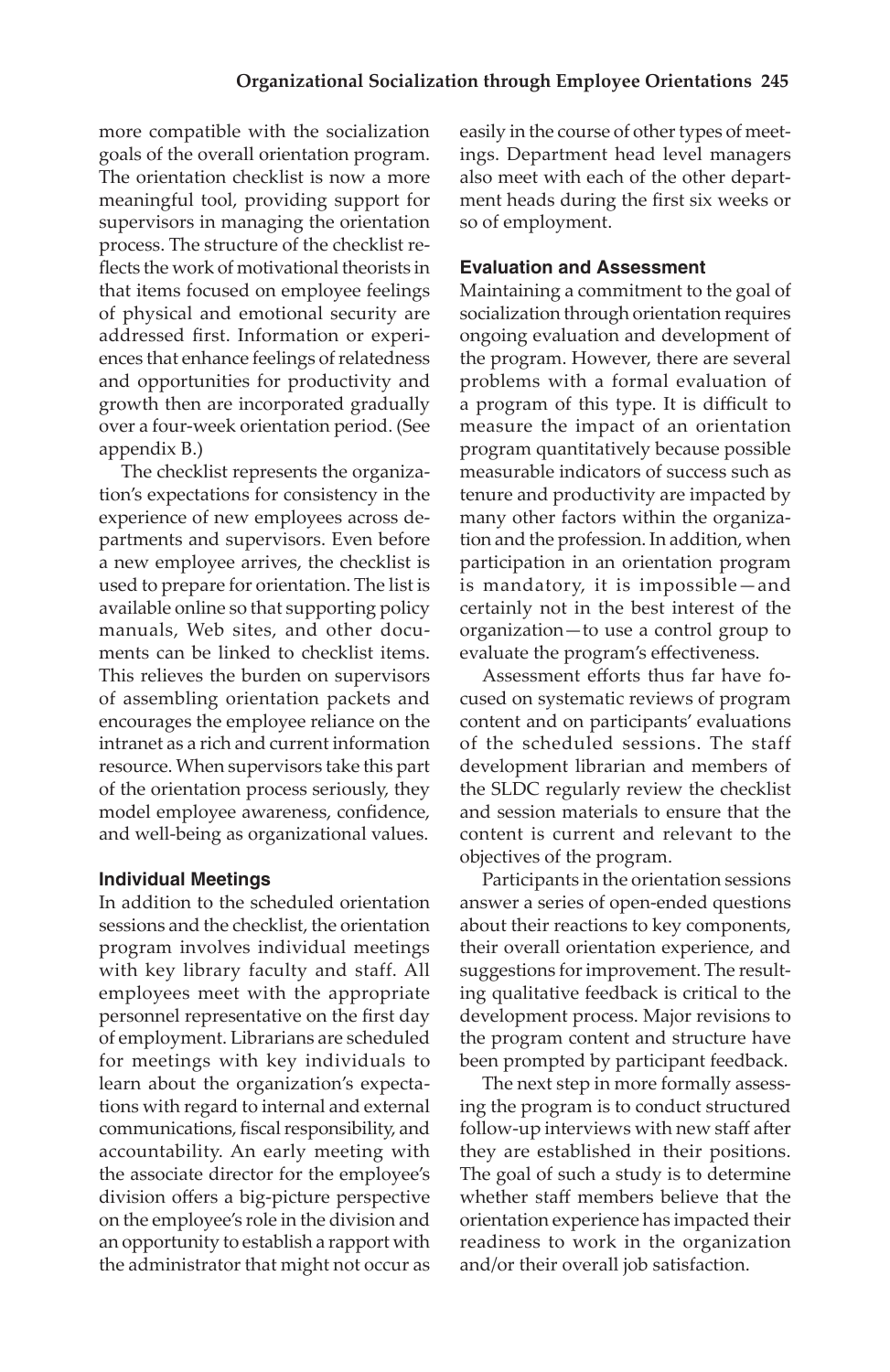#### **Ongoing Developments**

 Recognizing the organic nature of the the program and readily make needed adjustments. Changes to program content orientation program is key to keeping it fresh and relevant. The SLDC and staff development librarian routinely review session evaluations and feedback about or structure in response to changes in the organization are implemented quickly to keep the program current.

 Recent development efforts are fo- cused on increasing support for the a short workshop for supervisors on how the organization's expectations in incorporate organizational values into mation technology training librarian is dardize the content, delivery methods, and language used by departmental new employees. In addition, the SLDC managers and supervisors who strongly influence an employee's early socialization. Personnel librarians are developing welcoming new employees and how to the presentation of materials referenced on the orientation checklists. The inforfurther developing a set of tools to stancomputing consultants and systems staff in presenting computing information to is exploring the possibility of providing lunch for participants during the scheduled orientation program in the hope of adding a primarily social component to the day.

 The Libraries also is developing a new program in which each new staff new employee within the first weeks member will be paired with an "orientation partner" outside his or her assigned department. The partner will contact the of employment to arrange a meeting or lunch to talk about any concerns or questions the new employee may have. There may be one or two follow-up meetings to ensure that any outstanding questions or concerns have been fully addressed.

#### **Orientation as Part of a Process**

 a staff development process that lasts throughout the individual's employment. Orientations should be the beginning of

 Although employee orientations assist have lasting value, employees should see ongoing evidence that their profes- sional development is valued. This can be demonstrated by offering relevant, high-quality staff development programs and by communicating regularly with the employee about his or her specific paving the way for future dialogue about with the socialization process, they alone will not increase organizational commitment.13 For the orientation experience to development needs. Building a positive relationship between employee and supervisor should be a goal of orientation, training and development.

#### **Conclusion**

 The NCSU Libraries has developed an employee orientation program based on organizational socialization theory and research. The process involves a formal orientation program for all new staff, an orientation checklist that provides a framework for a four-week orientation process managed by the supervisor, and a series of meetings with key indi- viduals in the organization. The goal of this approach is to purposefully and consistently meet the basic needs of new employees by creating a sense of physical and emotional security and by fostering the relatedness and role orientation that researchers and theorists have tied to job satisfaction.

 Response to the orientation process from employees, supervisors, and admin- evaluations and anecdotal evidence suggest that employees feel that the socialization aspects of the orientation acclimate to the organization's culture, study is needed to determine whether the program has a measurable impact on individual job satisfaction or organizaistrators has been very positive. Written program are valuable in helping them to understand its language and values, and build relationships. However, additional application of socialization theory to the development of an employee orientation tional success.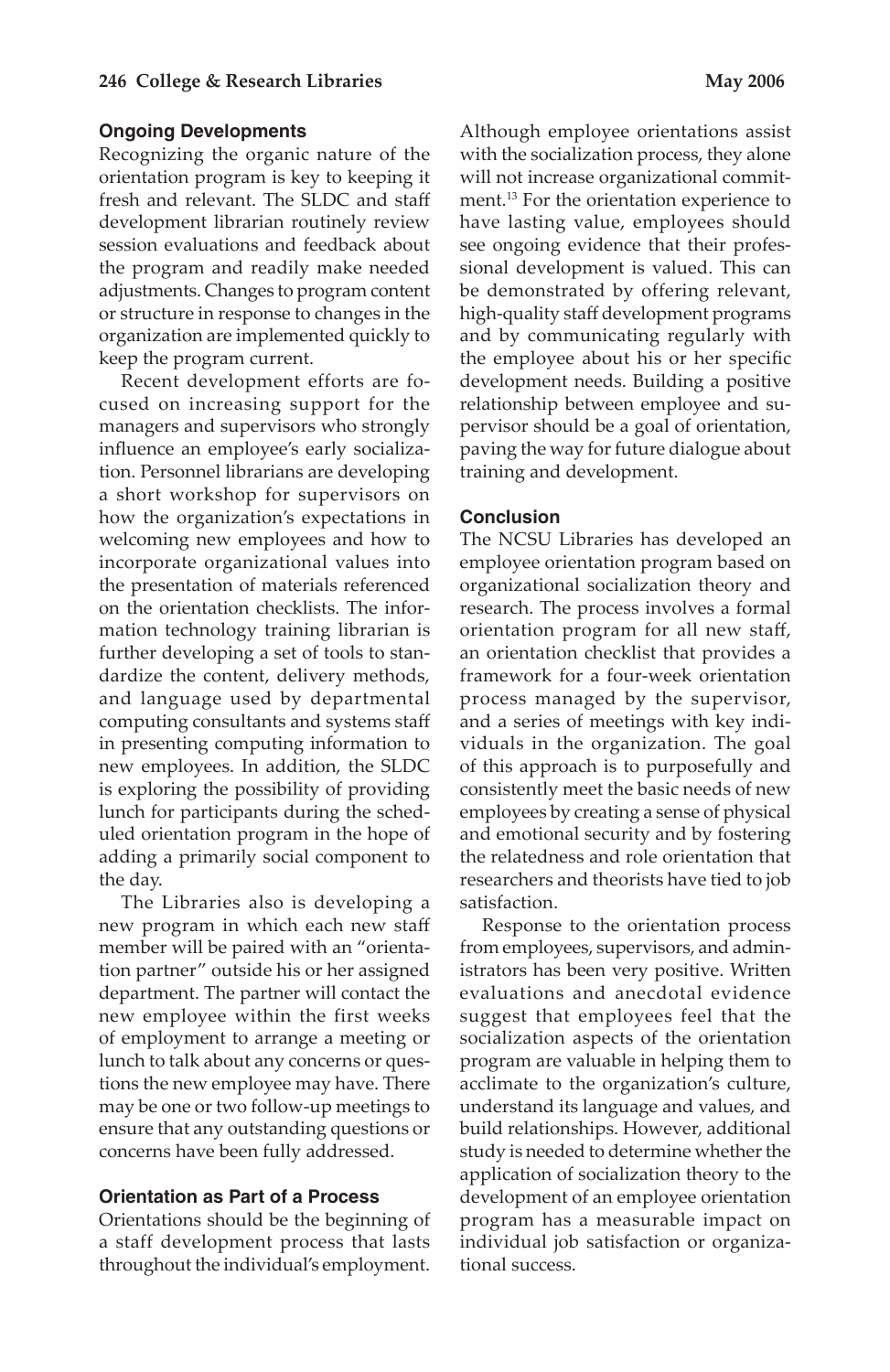# **APPENDIX A NCSU Libraries Orientation Agenda**

| $9:00 - 9:30$   | Welcome & Introductions                      |
|-----------------|----------------------------------------------|
| $9:30 - 10:10$  | The Libraries' Mission, Vision & Values      |
| $10:10 - 10:25$ | Break—NCSU Librarians Association            |
| $10:25 - 10:50$ | Welcomed, Valued, Respected                  |
| $10:50 - 11:00$ | Life Cycle of Library Resources              |
| $11:00 - 11:30$ | <b>First Tour</b>                            |
| $11:30 - 12:00$ | <b>NCSU Libraries' Computing Environment</b> |
| $12:00-1:30$    | Lunch                                        |
| $1:30-1:40$     | <b>NCSU Libraries' Staff Association</b>     |
| $1:40-1:50$     | Safety Information Session                   |
| $1:50 - 2:45$   | Second Tour                                  |
| $2:45 - 3:00$   | Wrap-up/Final Exam                           |

# **APPENDIX B**

# **NCSU Libraries Employee Orientation Checklist Categories**

#### BEFORE START DATE

- I. Preparing the Workspace
- II. Schedule Meetings and Training Sessions
- III. Equipment Installation & Configuration

### WEEK ONE

- I. The Basics
- II. Safety and Security
- III. Telephones/Copies/Supplies/Mail

#### WEEK TWO

- I. The Libraries' Mission, Vision, and Organization
- II. Performance Expectations: Tools and Policies
- III. Employment Policies
- IV. Attendance and Leave
- V. Communication and Publications

# WEEK THREE

- I. The Libraries: Departmental Role and Customer Service Principles
- II. Performance Expectations: Work Planning and Goal Setting
- III. Development and Training Opportunities

#### WEEK FOUR:

- I. Scheduled Meetings
- II. Follow-up